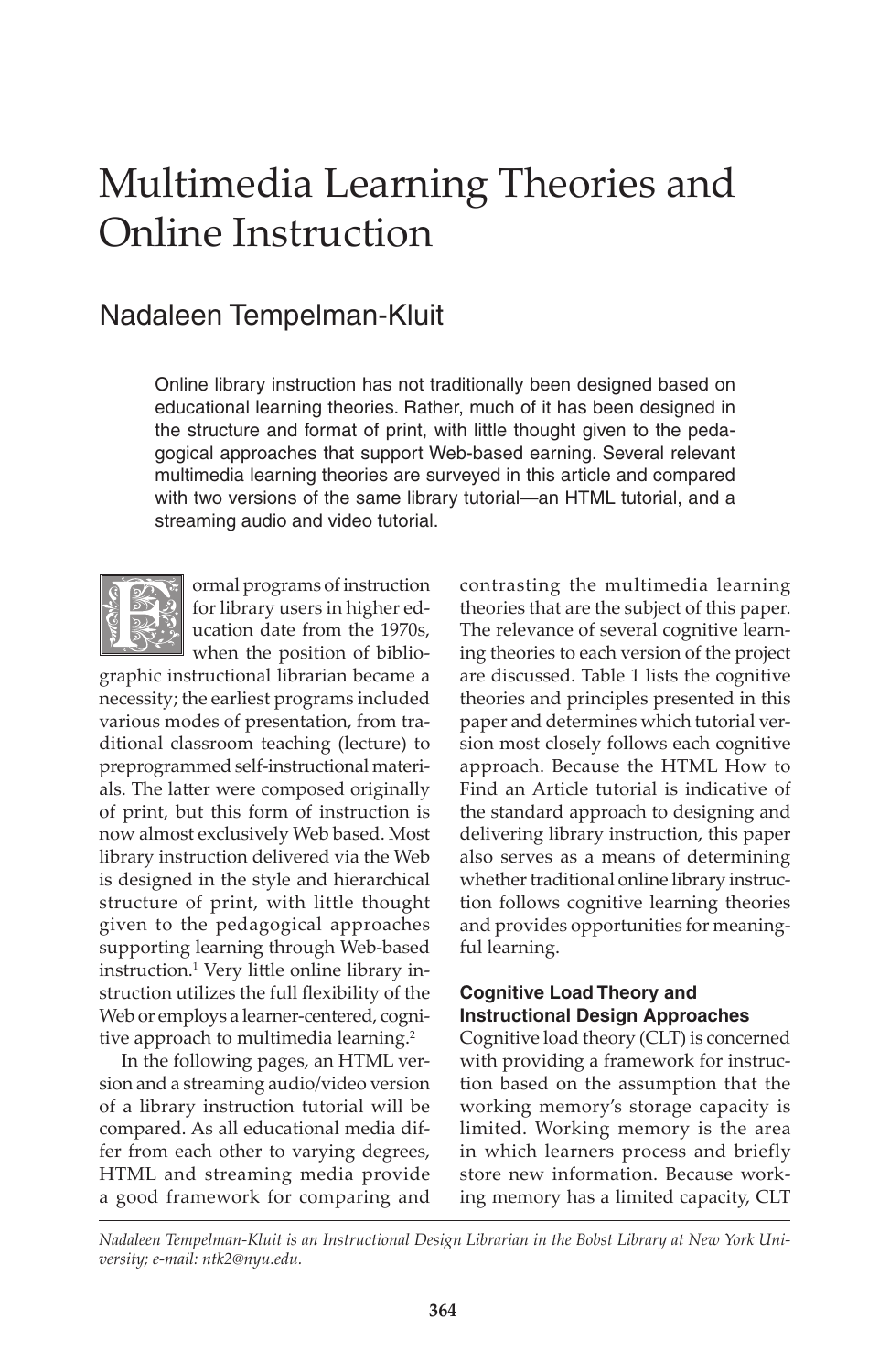| <b>TABLE 1</b><br><b>Table head</b>                                                  |                                                                                                                                                                 |                                                                                                                                                                                                                                        |
|--------------------------------------------------------------------------------------|-----------------------------------------------------------------------------------------------------------------------------------------------------------------|----------------------------------------------------------------------------------------------------------------------------------------------------------------------------------------------------------------------------------------|
| Principle/theory/Effect                                                              | <b>HTML</b> Tutorial                                                                                                                                            | <b>Streaming Media Tutorial</b>                                                                                                                                                                                                        |
| Modality Effect                                                                      | Not employed—only uti-<br>lizes the visual processing<br>channel, leading to potential<br>cognitive overload, and less<br>potential for meaningful<br>learning. | <b>Information presented</b><br>both visually and verbally,<br>allowing for connections<br>to be made between each<br>channel, and meaningful<br>learning to occur. Also al-<br>lows for increased working<br>memory storage capacity. |
| Dual coding theory of<br>multimedia                                                  | Not employed                                                                                                                                                    | <b>Employed</b>                                                                                                                                                                                                                        |
| Contiguity temporal and<br>spatial                                                   | Employed-diagrams are<br>in close proximity to text<br>explaining them                                                                                          | Employed—narration and<br>animation are presented<br>simultaneously                                                                                                                                                                    |
| Redundancy effect                                                                    | Not applicable to this<br>design                                                                                                                                | No redundancy-pre-<br>sentation mode is limited<br>to narration and anima-<br>tion-no on-screen text is<br>employed                                                                                                                    |
| Constructivism                                                                       | Navigation, while hierar-<br>chical, allows for choice.<br>User not locked into learn-<br>ing environment as with<br>video.                                     | Navigation, while hierar-<br>chical, allows for minimal<br>choice.                                                                                                                                                                     |
| Segmenting                                                                           | No prescribed segmenting in<br>this tutorial.                                                                                                                   | Yes, after each step the<br>user is presented with a<br>transition screen provid-<br>ing a summary, worksheet,<br>and ability to add notes.                                                                                            |
| **Highlighted text indicates favorable delivery mode for the principle/theory/effect |                                                                                                                                                                 |                                                                                                                                                                                                                                        |

dicates favorable delivery mode for the principle/theory/effect. The URL of HTML *How to Find an Article* tutorial: http://library.nyu.edu/research/tutorials/article/. The URL of the Streaming media *How to Find an Article* tutorial: http://library.nyu.edu/research/tutorials/movie/article/.

 that minimizes working memory load approaches include: eliminating infor- learning task; chunking content so that and utilizing both processing channels proponents support instructional design and utilizes the greater capacity of longterm memory. CLT instructional design mation that is not directly related to the it relates to long-term memory schema; in working memory in order to increase working memory storage.<sup>3</sup>

 mize meaningful learning potential. A goal of CLT instruction is to maxi-

 Meaningful learning occurs when con- channels of working memory. Instruction that utilizes the two working memory modalities provides the learner an op- portunity to create meaning between them, leading to schema connections and Instruction that employs both working nections are made between information in the visual- and the verbal-processing enhanced long-term memory utilization. memory channels, such as coupling animation and narration, is a more effective delivery mode than coupling animation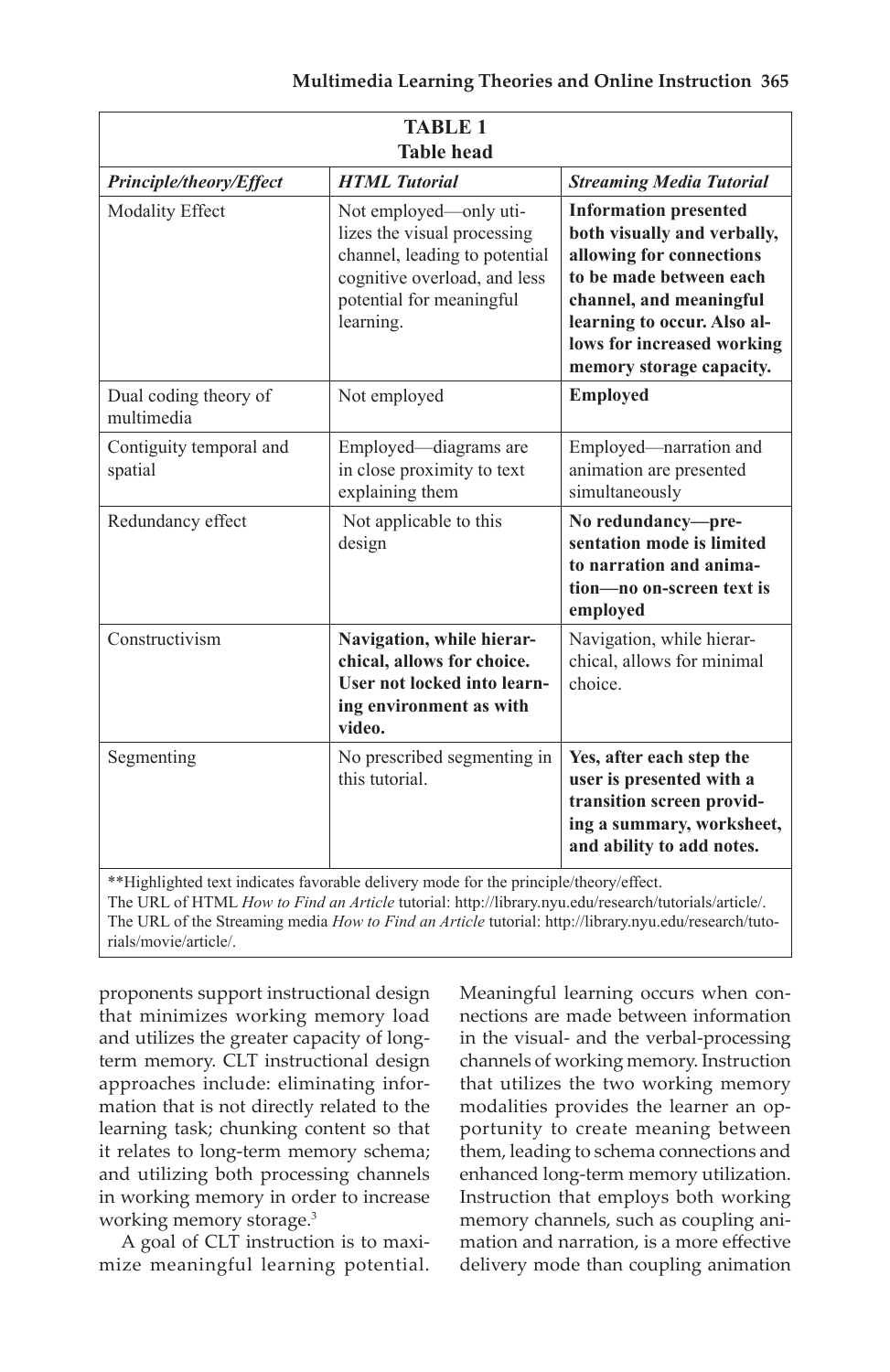the visual-processing channel of work- dual-coding theory, which asserts that two processing channels can be used to enhance both recall and recognition words will prime the imagery system contain detailed information linking tem- Paivio's dual-coding theory to create a dual-coding theory of multimedia, which asserts that "meaningful multimedia learning depends on building connections between mental representations of cor- connections are created when mental integration between words and image with on-screen text, which utilizes only ing memory.4 Richard Mayer's modality effect is an implication of Allan Paivio's when material is presented visually and verbally. According to Paivio and James M. Clark, "presenting pictures or telling students to generate images for pairs of and increase likelihood that words will activate mental images."5 Mental images porary working memory storage to existing schema, stored in long-term memory. Mayer and Valerie K. Sims have adapted responding words and pictures."6 These representations are made.

 Only one working memory processing channel. Visually presented text competes sary cognitive load and decreases the potential for mental connections to be made. The cognitive theory of multimedia sual channel is overloaded—that is, when channel is employed in the HTML How to Find an Article tutorial. Both text and images are processed through the visual with images for cognitive processing in the visual channel. This creates unneceslearning follows the tenet that "the processes required for meaningful learning cannot be fully carried out when the vipictures and printed words compete for limited cognitive resources in the visual channel because both enter the information processing through the eyes."7

 In contrast, the proposed streaming torial utilizes both processing channels in are processed through the visual chanversion of the How to Find an Article tuworking memory. Narration is processed through the verbal channel, and images

 nel. This utilization of both processing channels in working memory provides the opportunity for learners to connect nections lead to meaningful learning, material, which includes attending to im- portant aspects of the presented material, mentally organizing it into a coherent and cohesive structure, and integrating it with and create representations between each mode of information.8 These mental condefined as a "deep understanding of the relevant existing knowledge."9

#### **Contiguity Principle**

 is called the contiguity principle, and it comprises both spatial and temporal contiguity. The spatial contiguity prin- cur. Not only does the close proximity ing for supporting images that do not both modalities are processed in work- ing memory simultaneously, referential Studies have shown that the provision of information that utilizes both processing channels in close proximity (or simultaneously) increases potential connections between the modalities.<sup>10</sup> This principle ciple asserts that when images and text are provided close together, connections linking the two types of information will be made more easily and mental models leading to meaningful learning will ocof images and text allow for connections to be readily made, but this design also lessens cognitive load created by searchappear near the explanatory text. Unless connections between them are less likely to be made, especially in inexperienced learners.<sup>11</sup>

 serts that if verbal and visual information are presented at the same time rather than with one representation following term memory will transpire.12 Just as with spatial contiguity, where holding both and verbal information simultaneously, mental connections leading to meaningful The temporal contiguity principle asanother, a higher rate of transfer to longmental and verbal images in the working memory at the same time leads to meaningful connections, by providing visual learning are more likely to occur.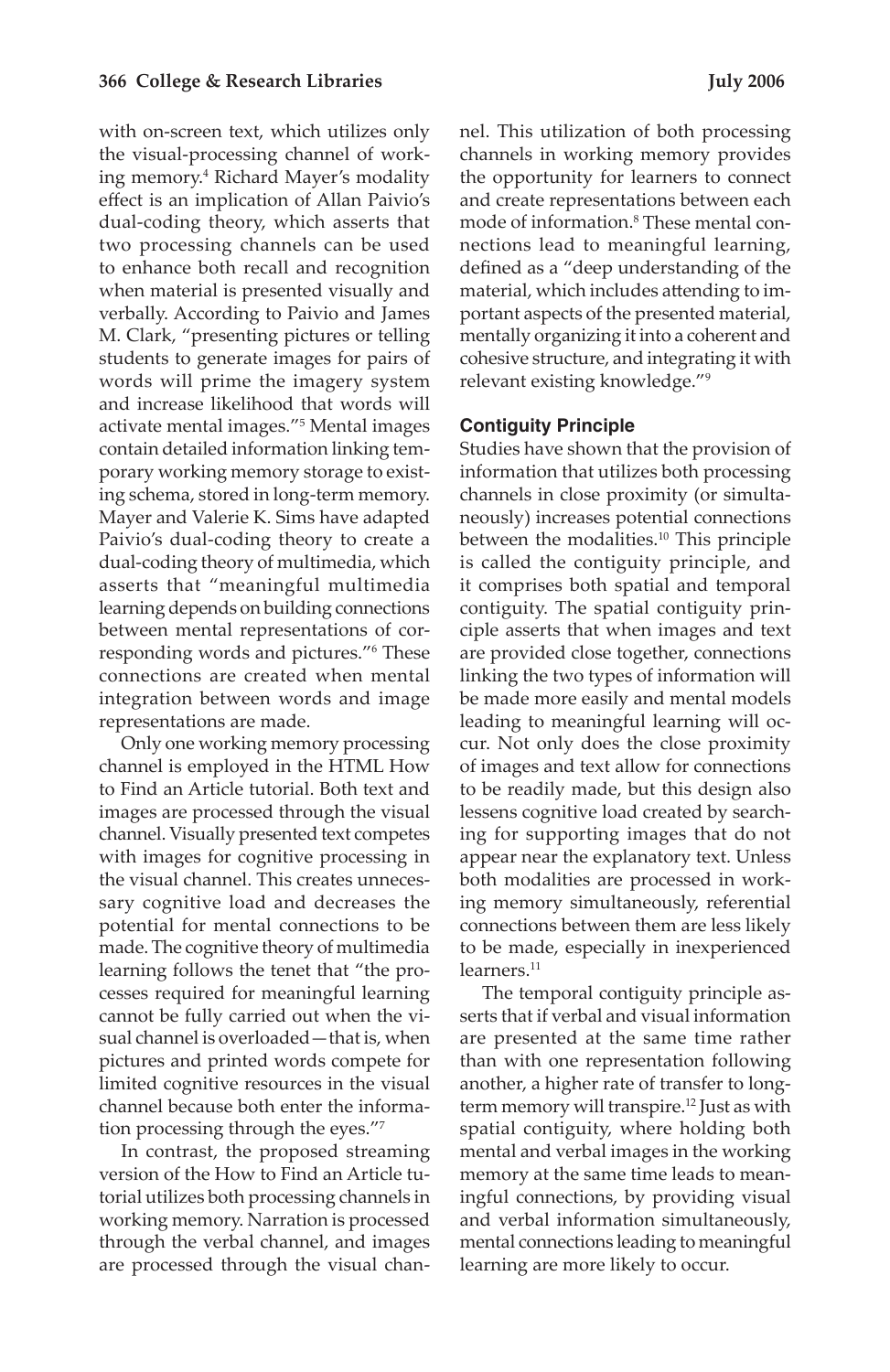The HTML of the How to Find an immediately followed by a corresponding neous display of related diagrams and explanatory text allow for learning op-Article tutorial presents explanatory text image, encouraging mental connections between them to be made. This simultaportunities to occur.<sup>13</sup>

 In accordance with the temporal Article tutorial is presented simultane- system—including the availability of separate visual and verbal channels as of each channel."14 "Unlimited" storage is contiguity principle, the narration in the streaming version of the How to Find an ously with corresponding screen capture video. As Mayer points out, "simultaneous presentations are designed to mesh with the human information processing well as the extreme limits on the capacity created when meaning and connections between the two modalities are linked to existing long-term memory schema.

## **Cognitive Overload**

 Although working memory load is in- creased with instructional design that uti- by the modality effect, the dual-coding theory, and the dual-coding theory of occur. According to John Sweller and colleagues, even with text and images delivered in close proximity, unnecessary images provide adequate explanation tion provided textually and visually is on activities not directly related to schema construction and automation, learning lizes both processing channels described multimedia, cognitive overload can still cognitive load may still be imposed if the without the inclusion of text.<sup>15</sup> Informaredundant for certain learners, and "if a learner has to expend limited resources may be inhibited."16

 the inclusion of redundant information that utilizes incidental processing. The redundancy effect occurs when anima- provided in multimedia presentations. Another unnecessary cognitive load is tion, narration, and on-screen text are all The learner must use his or her cognitive processing power to read and synthesize

 text with narration. This unnecessary task involves incidental processing, which processing.17 Incidental processing should that it might improve understanding. however, they should be eliminated from the design. The possibility of unnecessary imperative learning, even by information reduces the ability to engage in essential be kept to a minimum, despite the fact Because cognitive processes involved in incidental processing are not necessary, cognitive power being utilized for nonthat is useful, is not worth the associated risk of cognitive overload.

 Because the HTML tutorial does not employ narration, there is no opportu- narration with on-screen text—to take place. Inclusion of text in conjunction with graphics is necessary in this tuto- rial; without text, the graphics would nity for the redundant effect—coupling not prove useful enough to stand alone as instruction.

 The streaming tutorial does not engage in incidental processing; no music or information will detract form essential employed in this tutorial; the tutorial emprocessing. The redundancy effect is not ploys narration and animation but does not include on-screen text.

#### **Constructivism**

 constructed knowledge than they do each person has his or her own reality, to deliver instruction.18 Because construc- external reality, they propose a highly flexible nonhierarchical design. This nonlinear approach to designing learning environments allows for the unlimited Constructivists believe more in learnerdesigner-imposed instruction. Because the designer cannot determine how best tivists believe learners create their own perspectives and realities of learners.

 Learners who utilize library tutori- als tend to be self-directed and highly motivated. This conclusion is based on the assumption that learners who elect to partake in nonrequired learning are design is intended for university students, motivated and independent. Because the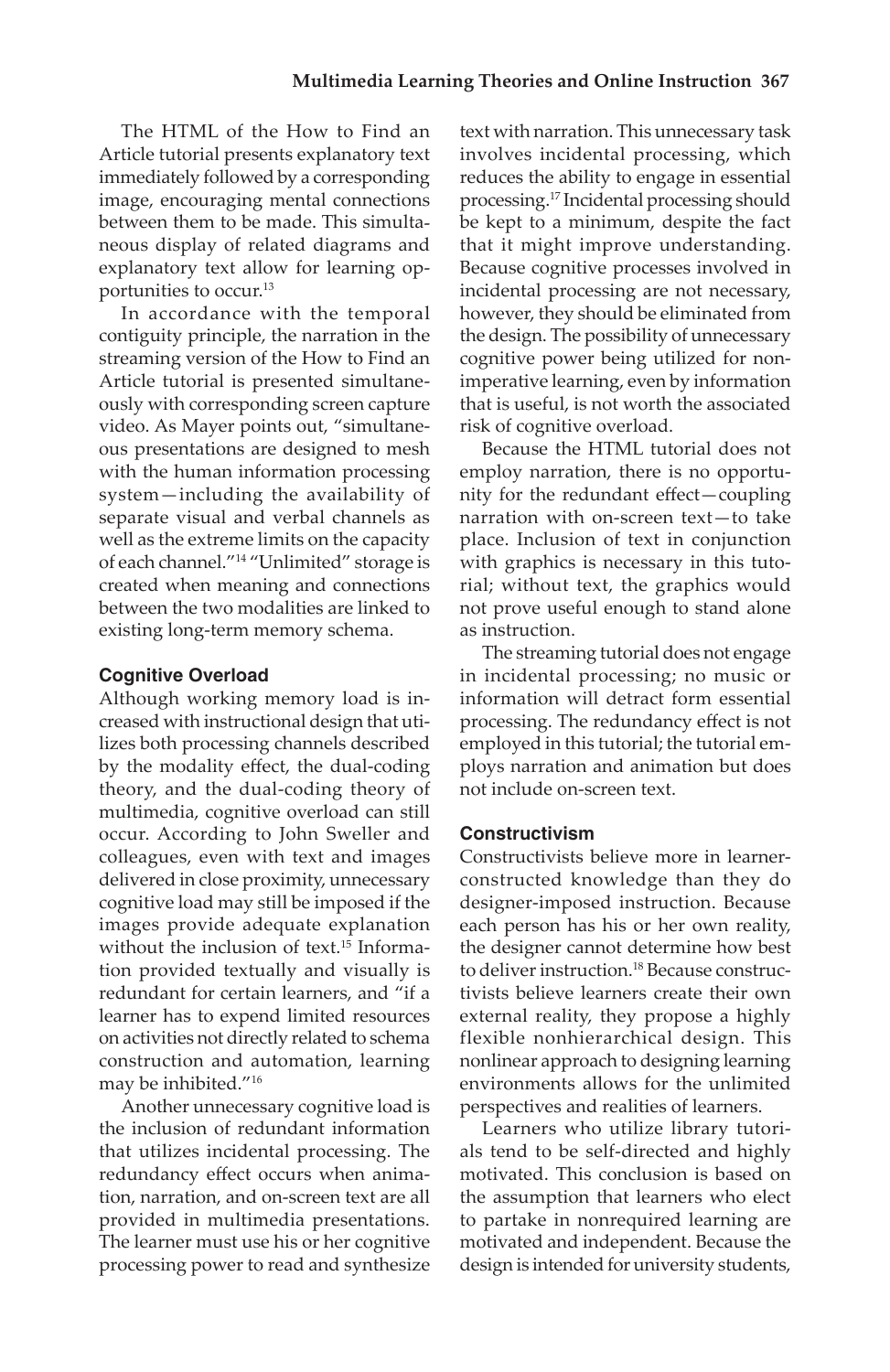it can be assumed that most of its users are ing approach for self-directed learners experienced learners experience a very is geared toward less-experience learners, academically inclined. A beneficial learnemploys a constructivist model of learning. According to Kimbery Lawless and Scott Brown, when high-ability or highly controlled instructional environment that they can be negatively impacted.<sup>19</sup>

 navigation and manipulation. However, a construct his or her own informational The HTML How to Find an Article tutorial allows for some learner-controlled highly constructivist approach is not utilized in the design. Rather than allowing the learner to manipulate information to create his or her own learning construct, the author-imposed instructional hierarchy is always displayed. It is only within these confines that the learner is able to hierarchy.

 The streaming version of the How to Find An Article tutorial employs a minimal constructivist approach in its user flexibility, but like the HTML verdesign. Because the visual information is presented as video, the learner may feel "locked in" to the learning environment, even though he or she has the ability to pause, stop, or rewind the video at any point. The chunking of the video content into separate segments allows for some sion, both tutorials proposed do not allow for unlimited learner flexibility and manipulation.

## **Encouraging Active Learning with Interactivity and Segmenting**

 to eliminate this constraint involves "seg-A major obstacle to effective learning is the instructional environment. One way menting a learning task so that it reduces load or enables the learner to manage the

load more efficiently."<sup>20</sup> By providing time designer affords the learner the ability to process the information at hand be- fore proceeding. These pauses between sections of content represent good op- portunities for providing interactivity, learner in synthesizing and organizing between each segment, the instructional which further encourages and assists the information.

 Interactivity is included in several to allow the user to reflect on the informa- a printable worksheet. The selection of courages the user to organize and process must store information from one segment steps of the tutorial in an effort to help promote learner-initiated connections. These interactive elements are designed tion delivered before moving to the next step in the learning process. The learner can select optional information to add to information to add to this worksheet enthe information. As well, this method is used to prevent working memory overload, which can occur when the learner to another.

# **Conclusion**

 Several multimedia learning theories have been surveyed in this paper and tutorial. The first version (HTML) demon- approach, with text and images included, and a hierarchical navigation bar with content organized in modules. The second to library instruction that employs stream- ing audio and narration. According to the the latter version is more effective as a teaching tool. This conclusion, and its un- derlying learning theories and principles, compared with two versions of the same strates the standard library instructional demonstrates a less-traditional approach learning theories presented in this paper, are summarized below.

#### **Notes**

<sup>1.</sup> Nancy Dewald, "Web-based Library Instruction: What Is Good Pedagogy?" *Information Technology and Libraries* 18, no.1 (2005): 26.

<sup>2.</sup> Ibid.

<sup>3.</sup> Alexander Renkl and Robert Atkinson, "Structuring the Transition from Example Study